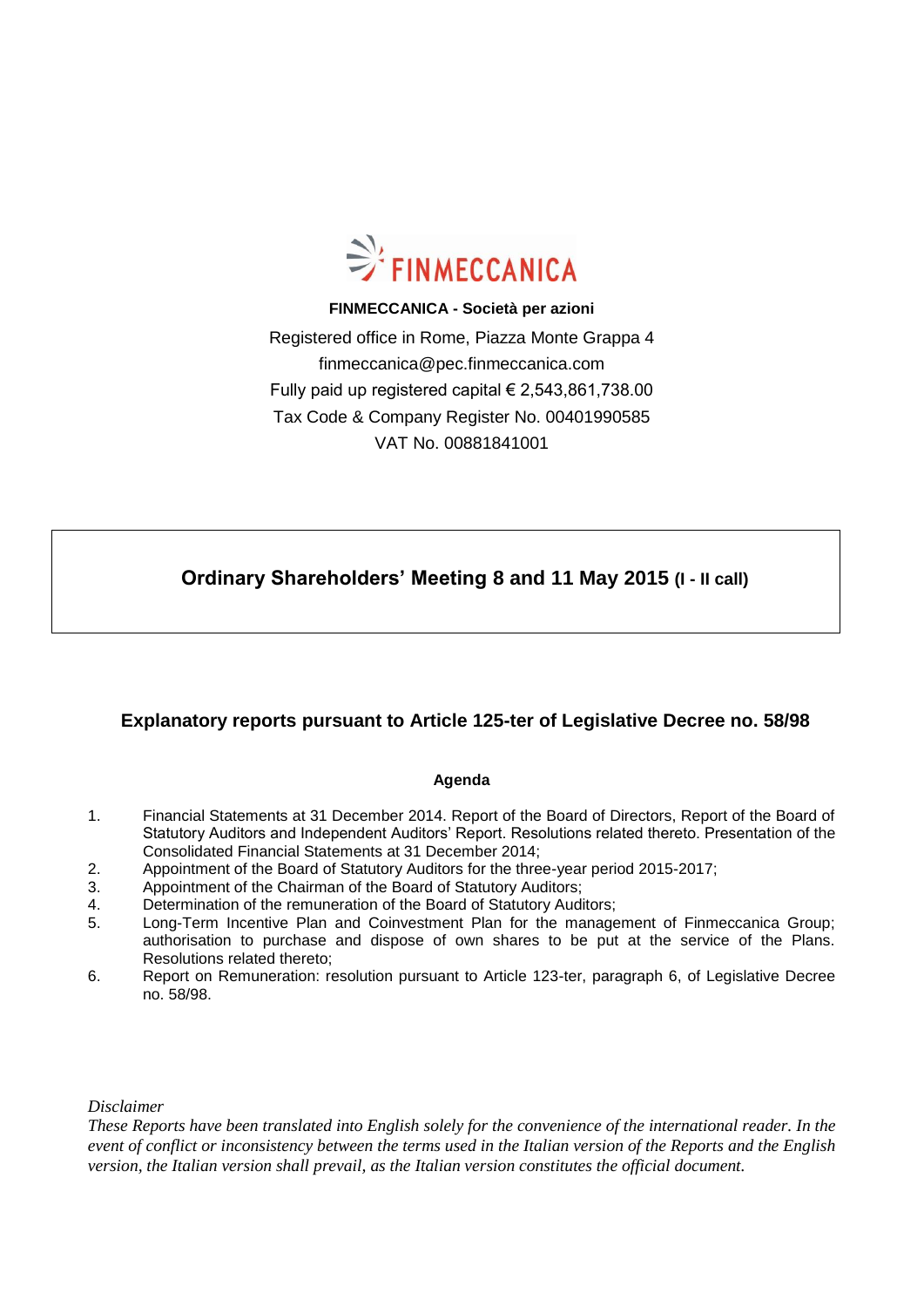# **Report of the Board of Directors on item 1 on the agenda**

Financial Statements at 31 December 2014; report of the Board of Directors, report of the Board of Statutory Auditors and Independent Auditors' report. Resolutions related thereto. Presentation of the Consolidated Financial Statements at 31 December 2014

Dear Shareholders,

the 2014 financial statements, which we submit for your approval, close with a loss of Euro 141,327,847.07, that we propose covering through the use of the retained earnings.

In light of the foregoing, we submit the following proposed resolution for your approval:

"The Ordinary Shareholders' Meeting of "FINMECCANICA - Società per azioni":

- considering the Report of the Board of Directors;
- considering the Report of the Board of Statutory Auditors;
- having examined the financial statements at 31 December 2014;
- having acknowledged the report of KPMG S.p.A.;

#### resolves

- to approve the Directors' Report on operations and the financial statements at 31 December 2014;
- to approve the proposal posed by the Board of Directors of covering the 2014 loss of Euro 141,327,847.07 by using the retained earnings."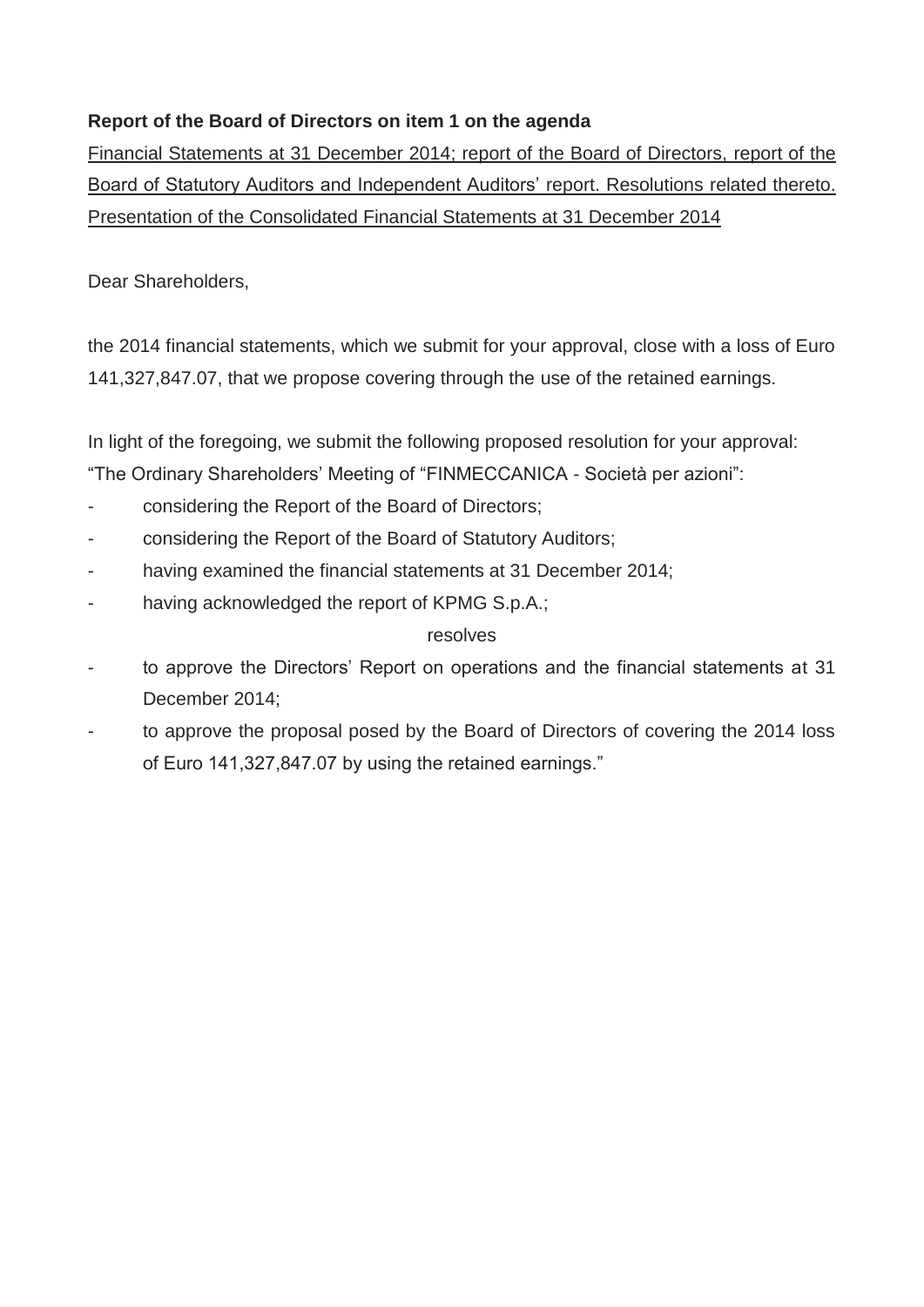#### **Report of the Board of Directors on item 2 on the agenda**

Appointment of the Board of Statutory Auditors for the three-year period 2015-2017

Dear Shareholders,

at the Annual Ordinary Meeting convened on 8 May and 11 May 2015, in first and second call respectively, called to approve the Accounts relating to the financial year ended 31 December 2014, the Board of Statutory Auditors of the Company, appointed by the Ordinary Shareholders' Meeting on 16 May 2012 for the three-year period 2012-2014, will expire.

You were therefore convened to an Ordinary Shareholders' Meeting in order to resolve on the appointment of the new Board of Statutory Auditors for the three-year period 2015- 2017.

It is recalled that the members of the Board of Statutory Auditors are appointed by the Shareholders' Meeting – pursuant to Article 28.3 of the Articles of Association - according to the mechanism of the "slate vote" and therefore on the basis of lists submitted by Shareholders, in which candidates must be numbered in progressive order.

As for the manner of presentation, filing and publication of the lists prepared by Shareholders, please refer to the provisions of Article 28.3 of the Articles of Association.

In particular, in this respect it is recalled what follows.

The right to submit lists is granted only to those Shareholders who, alone or jointly with other Shareholders, hold at least 1% of the share capital entitled to vote at the Ordinary Shareholders' Meeting.

Each shareholder may submit or participate in the submission of only one list and each candidate may appear on one list only under penalty of ineligibility.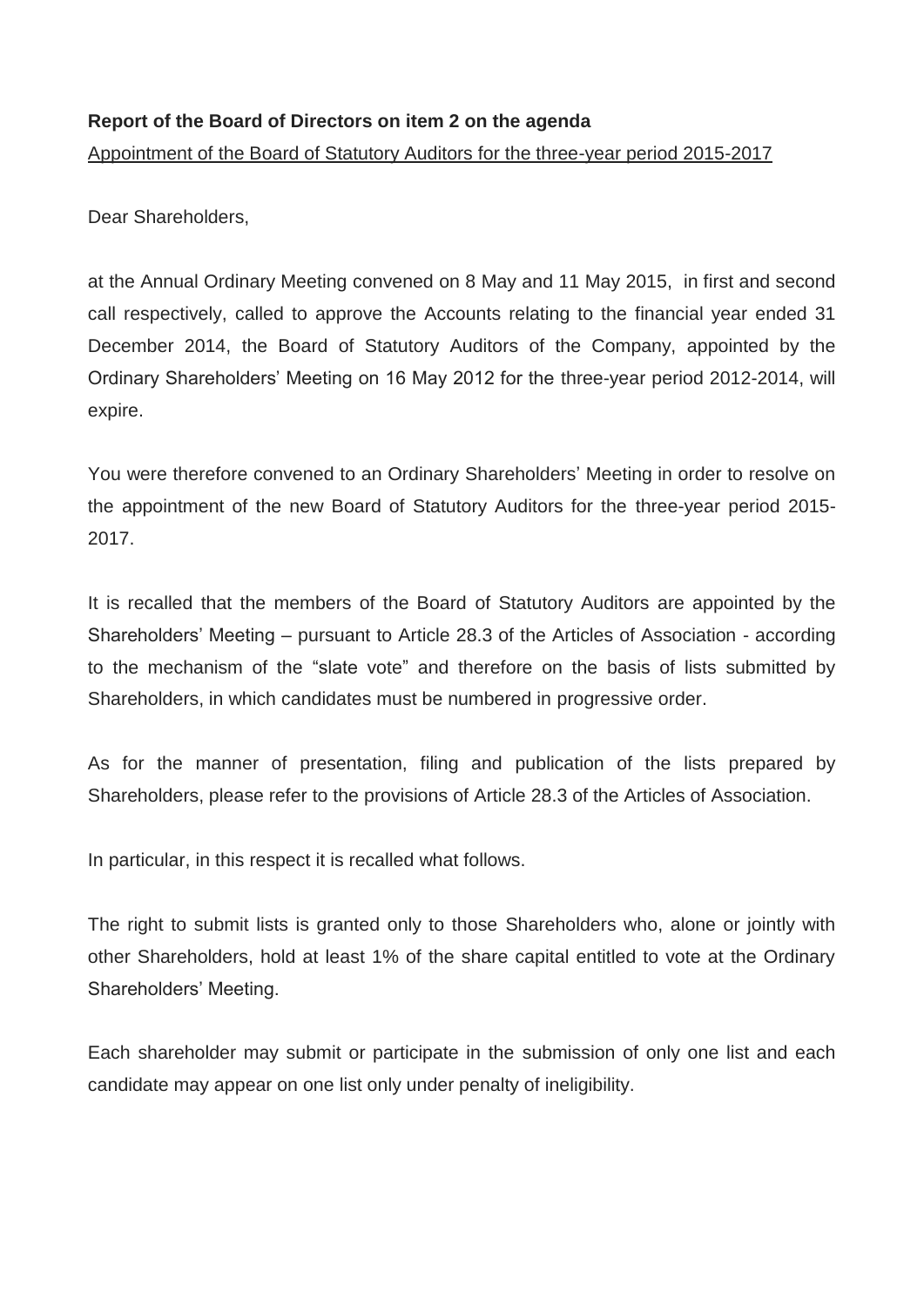Each list shall be divided into two sub-lists, one for candidates for the position of Statutory Auditor and the other for candidates for the position of Alternate Auditor, within which the candidates should be numbered in sequential order.

At least the first candidate in each sub-list shall be registered in the Register of Auditors and possess at least three years' experience as a statutory account auditor.

Furthermore, in compliance with the regulations in force regarding the gender balance, the lists that, considering both sub-lists, present a number of candidates equal to or greater than three must include, in the sub-list of the Statutory Auditors, candidates of different genders. If the sub-list of Alternate Auditors of such lists shows two candidates, they must belong to different genres.

The lists of candidates, signed by the Shareholder or Shareholders submitting them, must be filed at the registered office of the Company, in the manner provided in the notice convening the Meeting and not later than twenty five days prior to the date of the Meeting on first call (and therefore by 13 April 2015), and shall include the following documentation:

- a) declarations by each candidate accepting their nomination and stating, under their own personal responsibility, that there are no causes of ineligibility and incompatibility, and the possession of the requirements prescribed by law and the Articles of Association. In this regard, in particular, please note that each candidate must possess the independence requirements provided for Auditors in Article 148, paragraph 3 of the Legislative Decree no. 58/98, in addition to the requirements of integrity and professionalism as set out in the Italian Minister of Justice Decree no. 162 of 30 March 2000, pursuant to Article 148, paragraph 4, of the Legislative Decree no. 58/98; each candidate must also declare whether they qualify as independent also according to the criteria laid down, with regard to directors, in Article 3 of the Corporate Governance Code for listed companies;
- b) a "curriculum vitae" containing detailed information on the personal and professional characteristics of each candidate which will be published on the Company's website pursuant to Article 144-octies of the Consob Regulation no. 11971/99;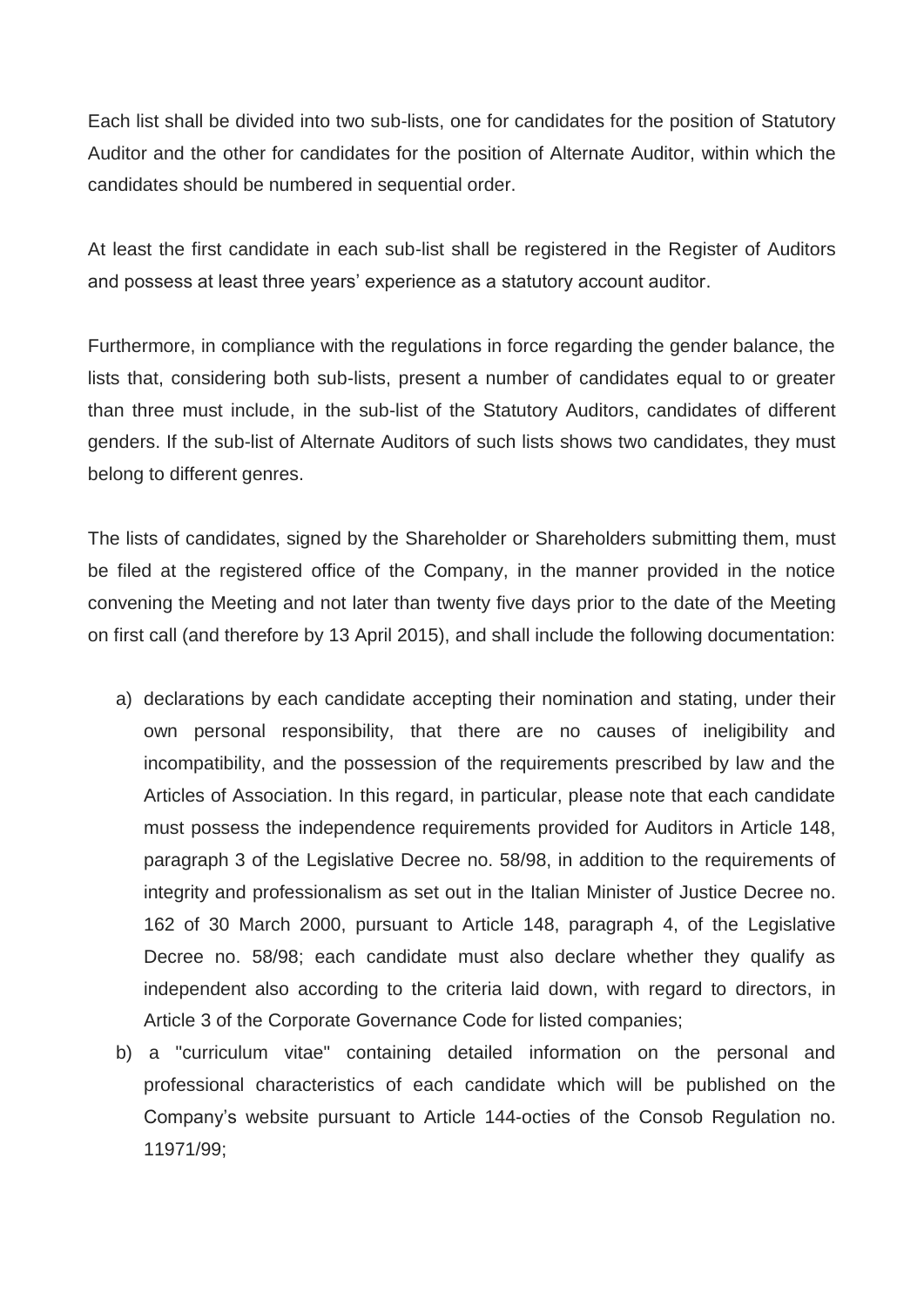- c) taking into account the provisions of Article 2400, last paragraph, of the Italian Civil Code a list of the administrative and managerial positions held in other companies by the candidates, with the recommendation to ensure the update until the date on which the Shareholders' Meeting is actually held. In this regard it is recalled that Auditors may not be appointed if they hold the office of Statutory Auditor in five issuers, or hold other administrative or managerial positions in other companies which together exceed the limit set by current legislation (Article 144-terdecies of Consob Regulation no. 11971/99);
- d) a statement of the Shareholder, other than those who hold, even jointly, a controlling or majority interest, certifying the absence of any relationship even indirect with the latter, in compliance with Article 147-ter, paragraph 3, of Legislative Decree no. 58/98 and Article 144-quinquies of Consob Regulation no. 11971/99; with reference to the contents of such statement, Shareholders' attention is drawn on recommendations contained in the Consob Communication no. DEM/9017893 of 26 February 2009.

The ownership of the minimum shareholding for submission of lists is determined considering the shares registered in the name of Shareholders on the day that the lists are filed with the Company. Shareholders must file at the registered office, in the manner provided for the filing of lists, the certification proving ownership of the number of shares represented, even after the filing of the list but in any case by the deadline provided for the publication of the lists by the Company (i.e. by 17 April 2015).

In the event that by 13 April 2015 only one list has been submitted, or lists have been submitted only by shareholders who are connected with each other under the aforementioned Article 144-quinquies, the Company shall promptly give notice thereof in accordance with applicable law. In such event, lists may be submitted within the subsequent three days (i.e. by 16 April 2015), bearing in mind that the minimum shareholding required for submission of lists is reduced by half and will be equal to 0.5% of the share capital with voting rights in the Ordinary Meeting.

With regard to the mechanism for the appointment of auditors elected by "slate vote", please refer to what is stated in the notice convening the Shareholders' Meeting and Article 28.3 of the Articles of Association, which provides *inter alia* as follows: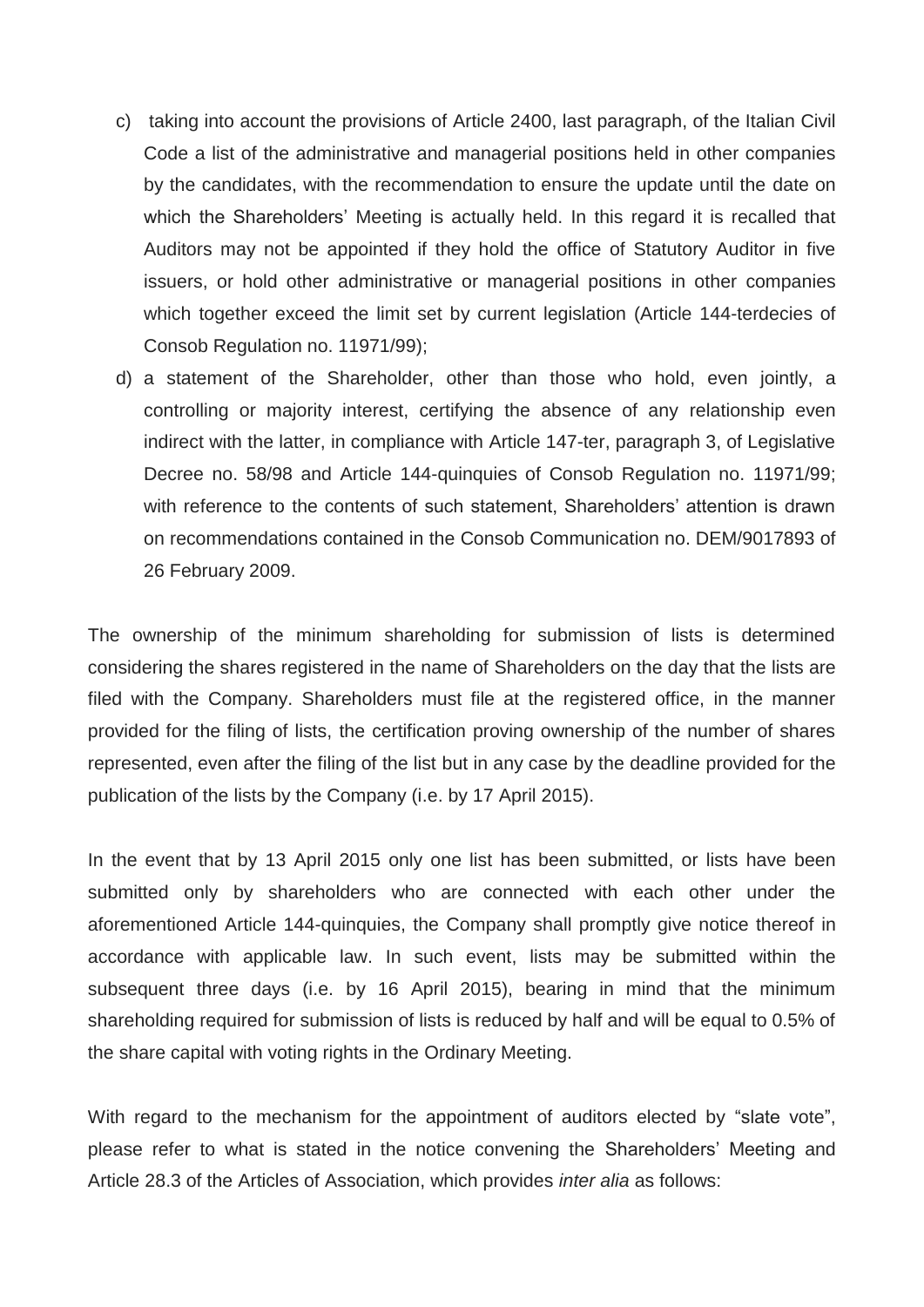- each person entitled to vote may vote at the Meeting only one list;
- at least two of the Statutory Auditors and at least one of Alternate Auditors will be chosen from among those registered in the register of auditors and possessing at least three years' experience as a statutory account auditor;
- auditors that do not meet these requirements will be chosen among those who have at least three years' experience in the activities or duties listed in Article 28.1 of the Articles of Association, with reference to matters and sectors that are useful for the activities listed in Article 4 of the Articles of Association (corporate purpose);
- three Statutory Auditors and one Alternate Auditor shall be taken from the list that obtains the majority of votes of Shareholders attending the Meeting;
- two Statutory Auditors and one Alternate Auditor will be taken from the minority lists, in accordance with the provisions of Article 28.3, paragraph 11 letter b), of the Articles of Association.

Finally, please note that, pursuant to Article 28.3bis of the Articles of Association, for the appointment of one or more Statutory Auditor and Alternate Auditor that, for any reason, are not elected with the above procedures, the Shareholders' Meeting shall resolve with the majorities provided by law in compliance with the principle of representation of minorities and the applicable laws on balance between genders.

In relation to the above, we invite you to vote at the Shareholders' Meeting for one of the lists of candidates for the position of Statutory Auditor and for the position of Alternate Auditor, among those submitted, filed and published in accordance with the provisions set out above.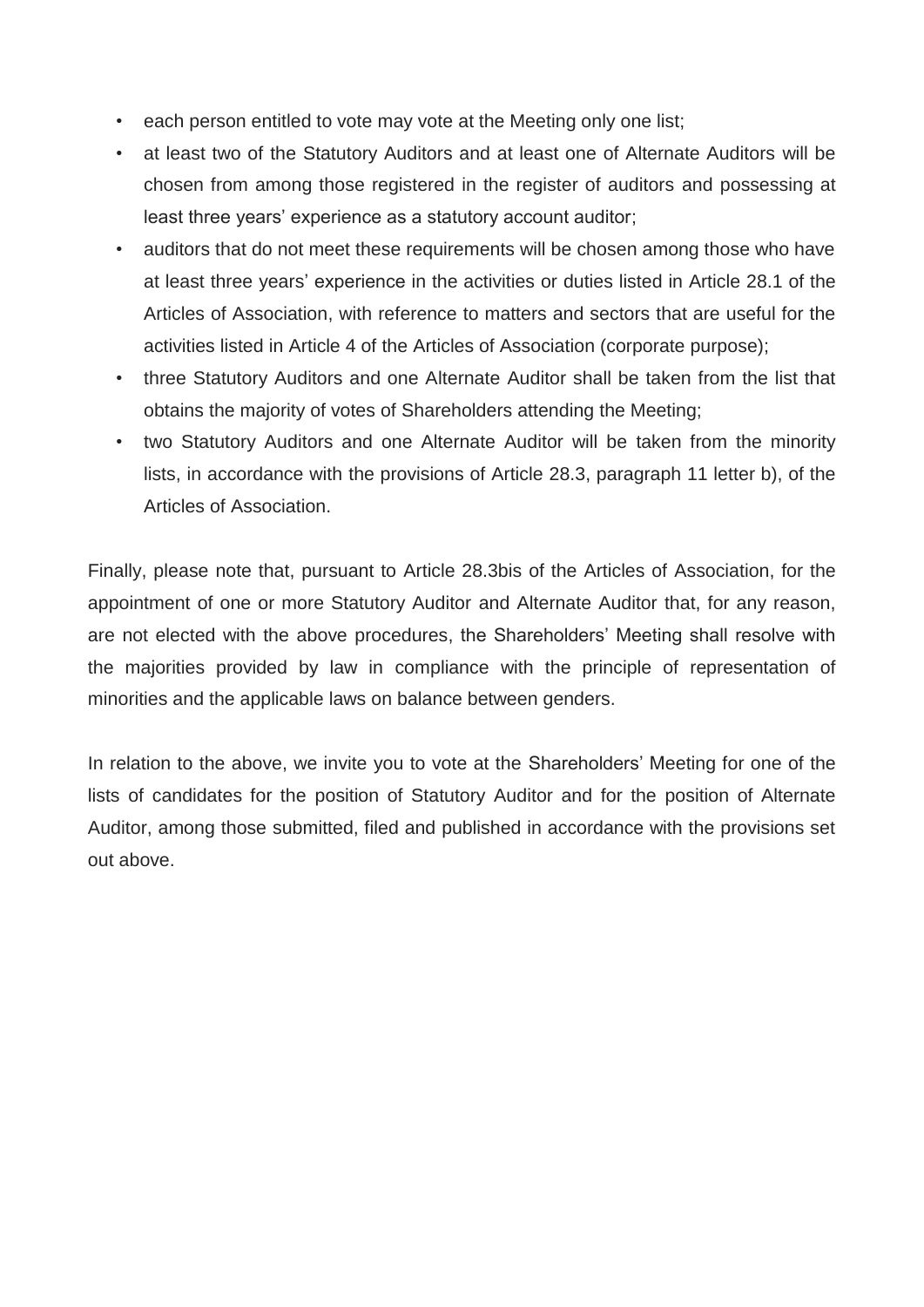# **Report of the Board of Directors on item 3 on the agenda**

Appointment of Chairman of the Board of Statutory Auditors

Dear Shareholders,

in accordance with Article 148, paragraph 2-bis, of Legislative Decree no. 58/98 and 28.3, paragraph 15, of the Articles of Association - the Chairman of the Board of Statutory Auditors is appointed by the Ordinary Shareholders' Meeting among the Statutory Auditors elected by the minority.

We therefore invite you to vote at the Shareholders' Meeting the appointment of the Chairman of the Board of the Statutory Auditors from among those elected by the minority.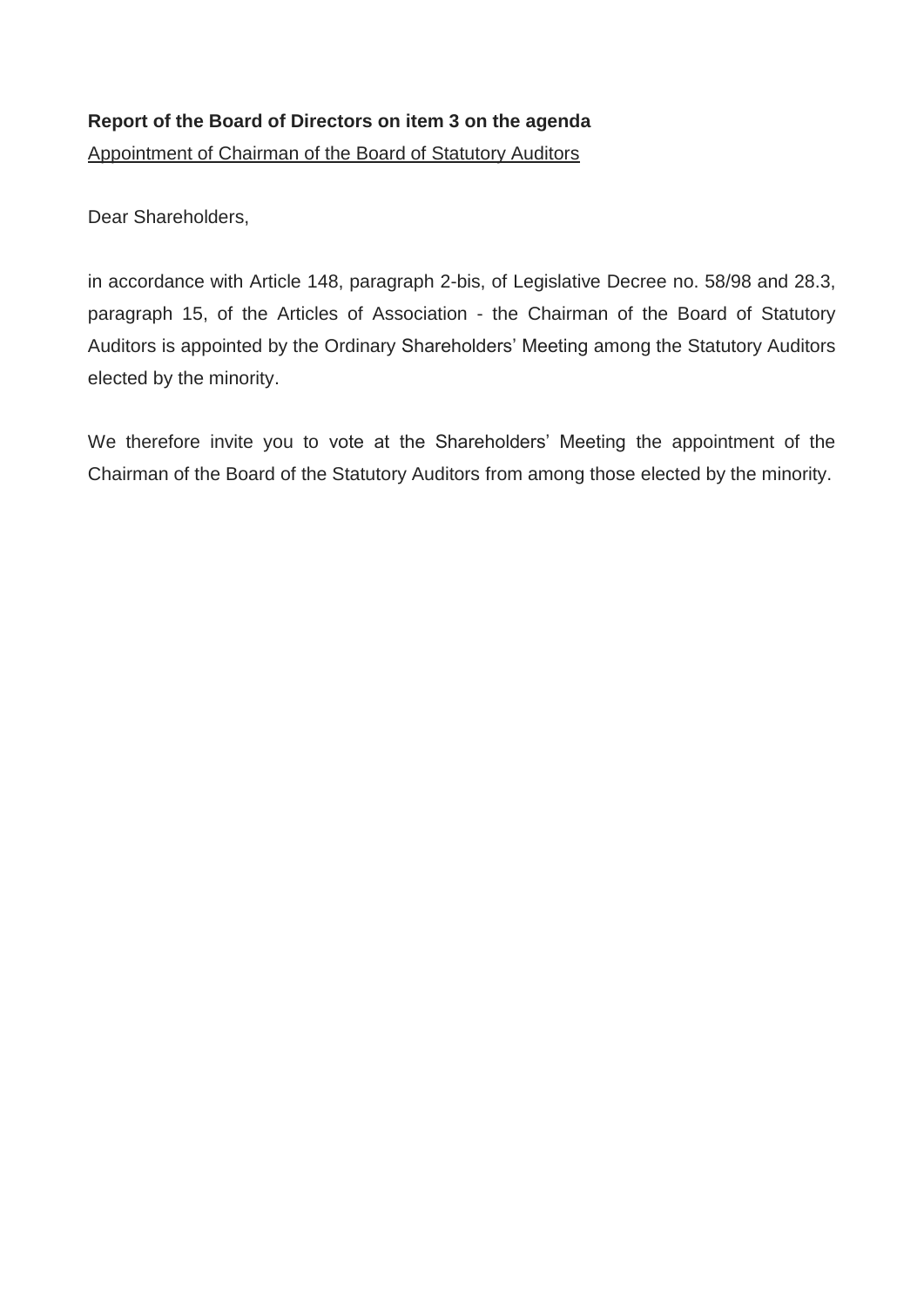### **Report of the Board of Directors on item 4 on the agenda**

Determination of the remuneration of the Board of Statutory Auditors

Dear Shareholders,

it is recalled that - in accordance with Article 2402 of the Italian Civil Code and Article 28.1 of the Articles of Association - the remuneration of the Statutory Auditors shall be determined by the Ordinary Shareholders' Meeting at the time of their appointment, for the entire term of their office.

It is recalled, in this regard, that the Ordinary Shareholders' Meeting of 16 May 2012 determined the remuneration of the Board of Statutory Auditors about to expire as follows: (a) Euro 52,000.00 gross per year for the Statutory Auditors; (b) Euro 78,000.00 gross per year for the Chairman of the Board of Statutory Auditors.

You are therefore invited to determine the remuneration of the members of the Board of Statutory Auditors on the basis of the proposals that may be submitted by the Shareholders.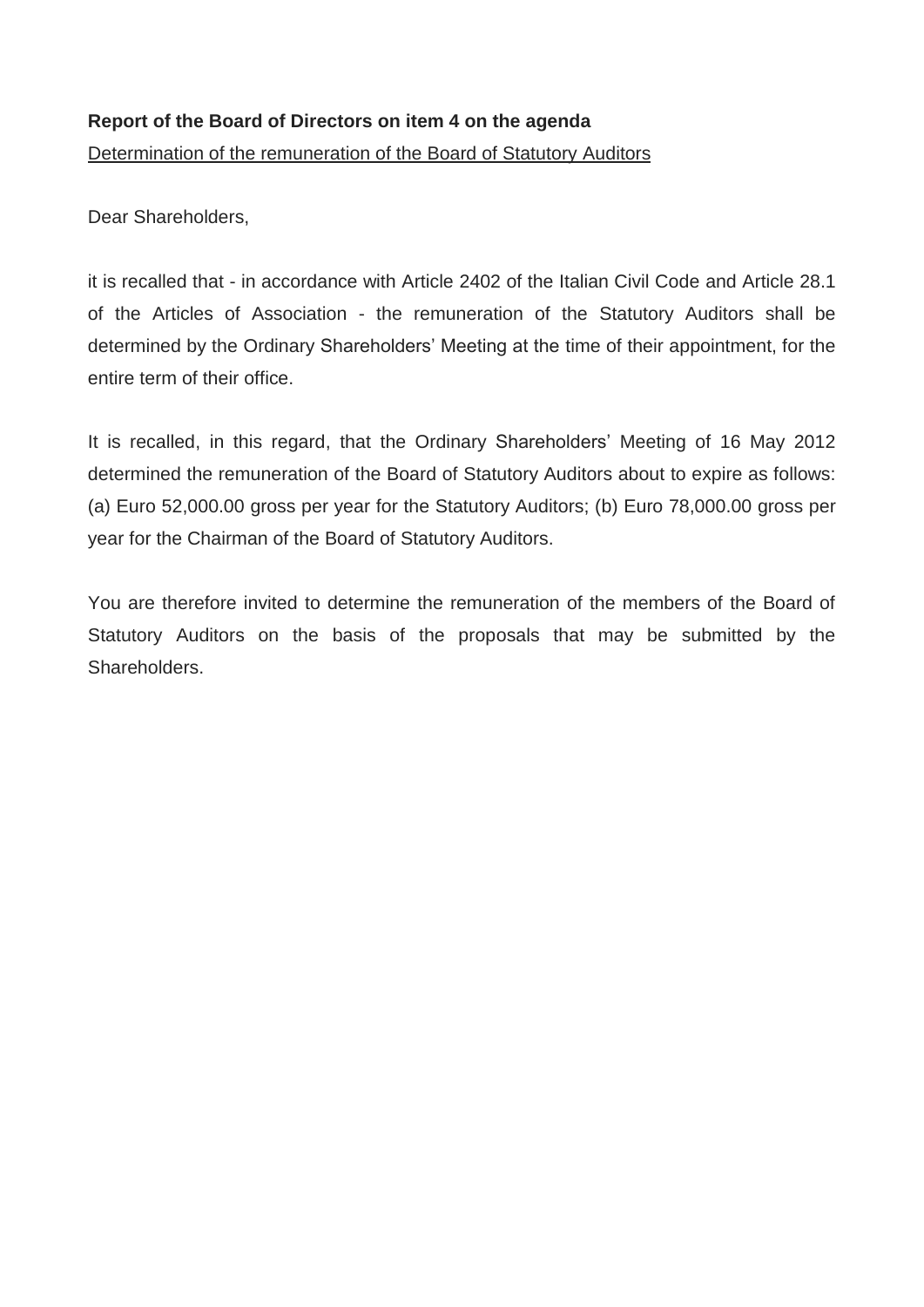# **Explanatory report of the Board of Directors on item 5 of the agenda**

Long-Term Incentive Plan and Coinvestment Plan for the management of Finmeccanica Group; authorisation to purchase and dispose of own shares to be put at the service of the Plans. Resolutions related thereto

Shareholders,

we submit for your approval a proposal for a Long-Term Incentive Plan based in part on financial instruments (hereinafter the "Incentive Plan") and a Coinvestment Plan for the annual bonus accrued of the Finmeccanica Group based exclusively on financial instruments (hereinafter the "Coinvestment Plan"), both benefiting the Finmeccanica Group management, the outlines of which have been drawn up by the Board of Directors, upon proposal of the Remuneration Committee. The shares serving the two Plans will be acquired by the Company on the open market.

The points of these Plans are described in the Disclosure Documents drawn up by the Company pursuant to Article 84-bis of the Regulation adopted by Consob Regulation no. 11971/99 ("Issuers Regulations"), made available to the public at its headquarters, and on the Company's website [www.finmeccanica.com](http://www.finmeccanica.com/) as well as in other ways under the terms of applicable laws.

You are therefore invited to examine the aforesaid Informative Documents.

In order to create the resources necessary to implement the two Plans discussed above, we ask you to authorize the purchase of treasury shares – financed from distributable profit and available reserves as reported in the most recent approved financial statements of the Company – up to a maximum of 5,800,000 ordinary Finmeccanica Shares to be used for the purposes of those Plans for the first implementation period.

At the date of the formulation of this proposal, the share capital of Finmeccanica – Società per azioni was represented by 578,150,395 ordinary shares with a par value of €4.40 each.

The Company currently holds 32,450 treasury shares, equal to 0.005% of share capital. Accordingly, the maximum number of shares to be purchased falls within the limit set by law, without prejudice to the limitations noted above.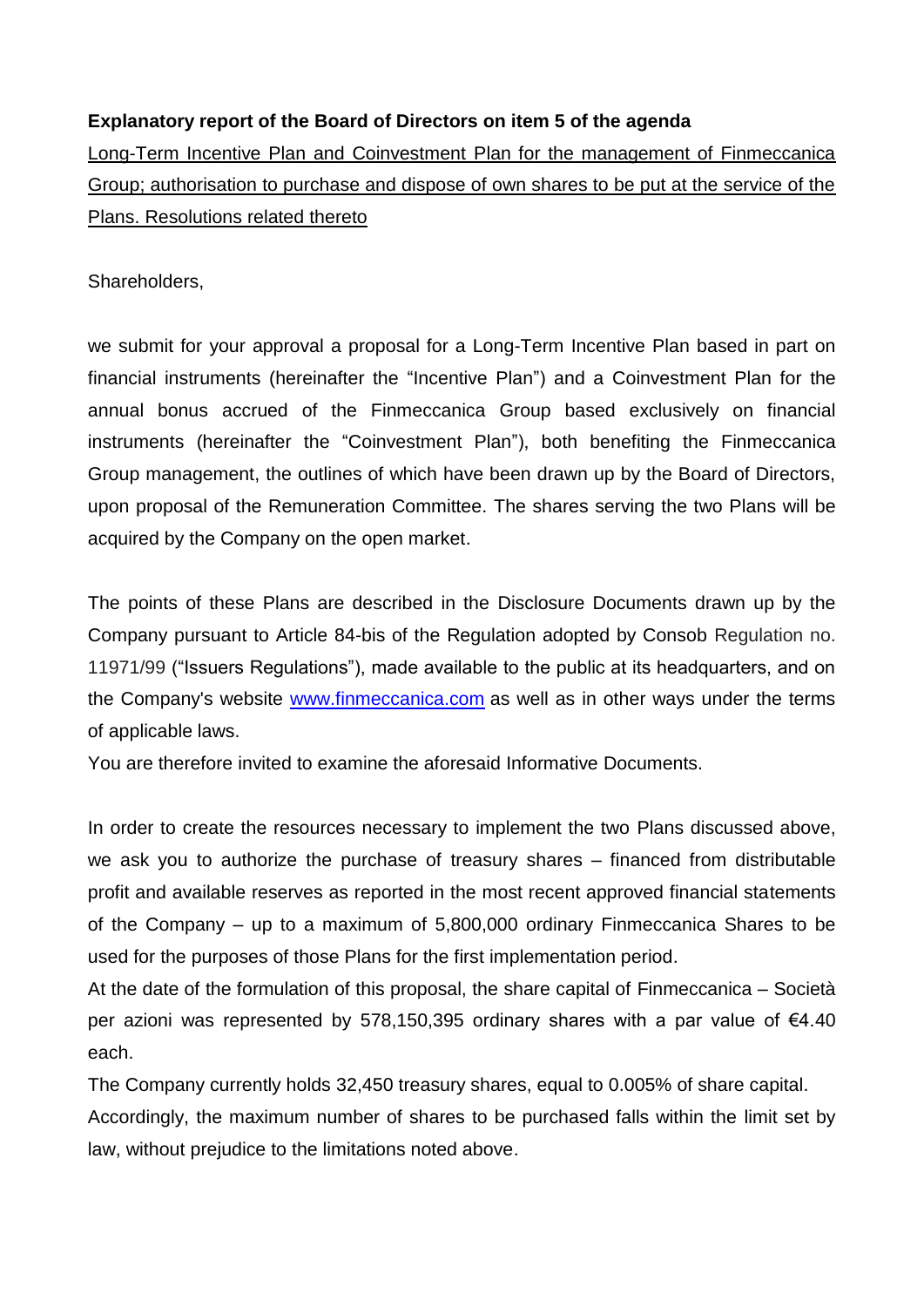The authorization to purchase is requested for a period of eighteen months from the date of the resolution. The Board may carry out purchases in one or more instalments at any time, while we ask that the authorization for the distribution of the shares so purchased or in any event at the Company's disposal last for the length of time necessary to implement the Plans.

The Board proposes that the purchase price of the shares be fixed in the maximum and minimum amounts equal to the reference price observed on the Electronic Stock Market organized and operated by Borsa Italiana S.p.A. on the day prior to the day of the intended purchase, plus or minus 5% for the maximum and minimum price, respectively.

The Board proposes that the purchase of the shares serving the Plans be carried out in an appropriately gradual manner on the open market in accordance with the operating procedures set out in Article 144-bis, paragraph 1, letter b) of the Issuers' Regulation.

The treasury shares allocated to the Plans will be distributed to the beneficiaries within the limits and in accordance with the timetable, procedures and conditions established by the Plans themselves and/or by the associated implementing rules.

\*\*\*\*\*

In light of the above, we submit the following proposed resolution for your approval:

"The Ordinary Shareholders' meeting of "FINMECCANICA - Società per azioni":

- having regard to the provisions of Article 114-bis and Article 132 of Legislative Decree 58/98, Articles 2357 of the Italian Civil Code and Article 84-bis of the Issuers' Regulation;

- taking due account of the treasury shares held by the Company,

#### resolves

- to approve the Long-Term Incentive Plan and the Coinvestment Plan for the management of the Finmeccanica Group, in accordance with the timetable and the conditions discussed in the Disclosure Documents prepared by the Company pursuant to Article 114-bis of Legislative Decree 58/98 and Article 84-bis of the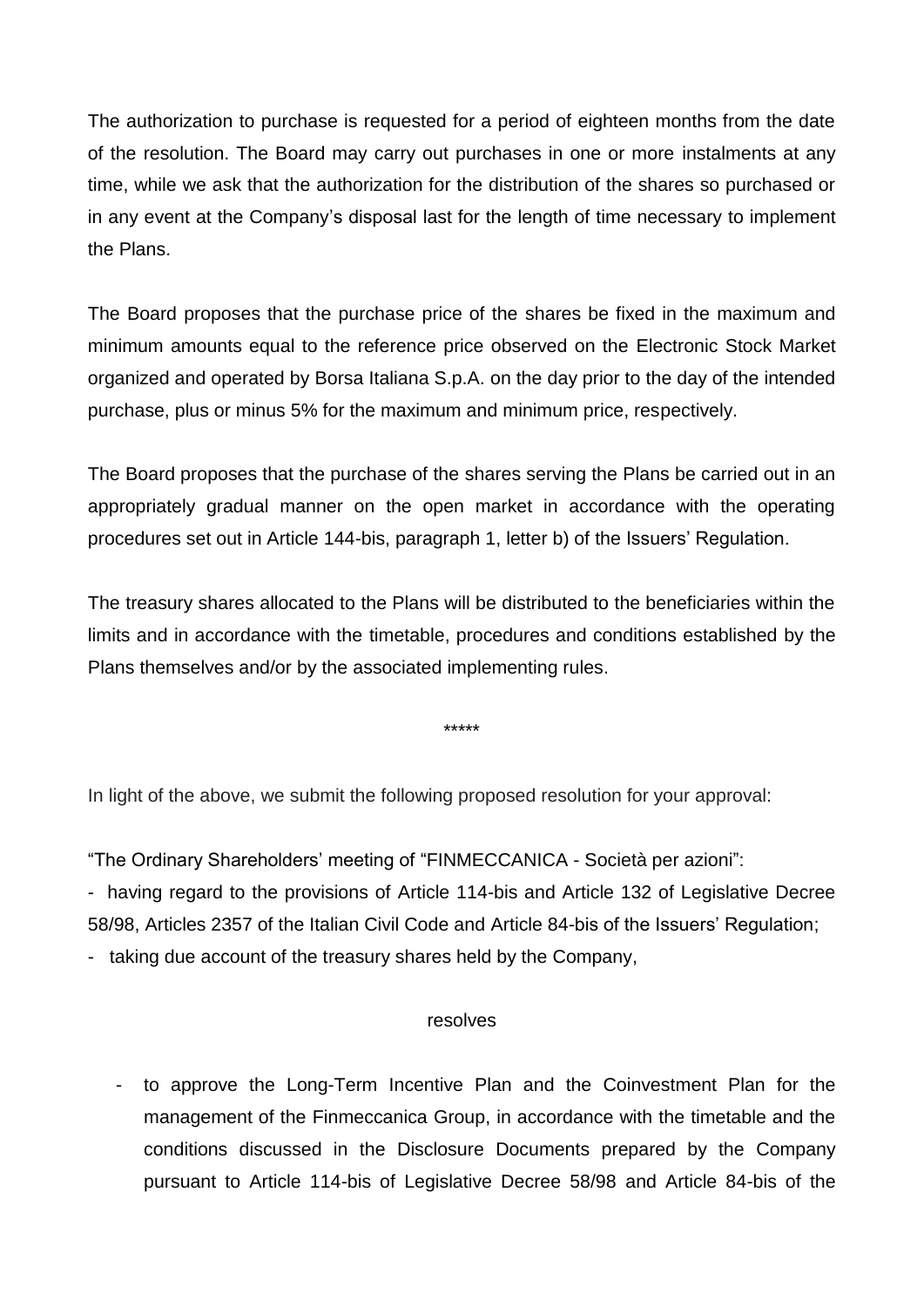Consob Regulation 11971/99, granting the Board of Directors all powers necessary for the implementation of the Plans including the power of sub-delegation to the Chief Executive Officer subject to approval or proposal of the Remuneration Committee;

- to authorize, pursuant to and for the purposes of Article 2357 of the Italian Civil Code, the purchase, in one or more instalments for a period of eighteen months as from the date of this resolution, a maximum of 5,800,000 ordinary shares of Finmeccanica - Società per azioni, within the limit of law, taking due account of treasury shares already held, at a maximum and minimum unit price equal to the reference price observed on the Electronic Stock Market organized and operated by Borsa Italiana S.p.A. on the day prior to the day of the intended purchase, plus or minus 5% for the maximum and minimum price, respectively, to be allocated for use in the two Plans;
- to authorize the Board of Directors, and on its behalf the Chief Executive Officer and General Manager, to take steps, on the conditions set out above and in an appropriately gradual manner, to purchase the treasury shares on the open market in accordance with the operating procedures set out in Article 144 bis, paragraph 1, letter b) of Consob Regulation 11971/99;
- to authorize the use, at any time, in whole or in part and in one or more instalments, of the treasury shares already held and those purchased under this resolution, in compliance with the provisions of law, for the purposes of the Plans referred to above in accordance with the timetable, procedures and conditions established in the Disclosure Documents themselves and/or in the associated implementing rules."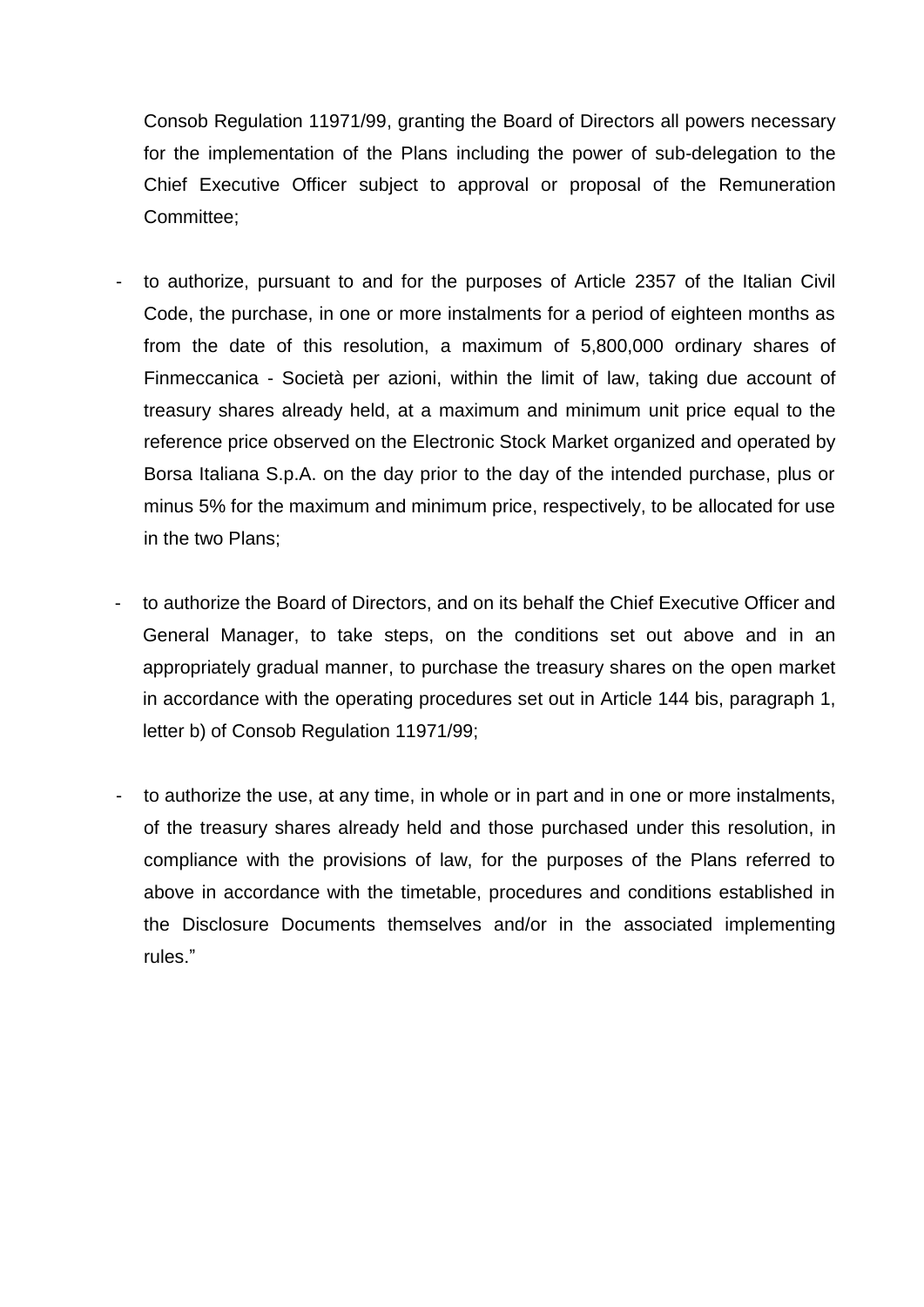### **Explanatory report of the Board of Directors on item 6 of the agenda**

Report on Remuneration: resolutions pursuant to Article 123-ter, paragraph 6, of Legislative Decree 58/98

Dear Shareholders,

pursuant to Article 123-ter, paragraph 6, of Legislative Decree 58/98 you are called upon to vote, with a non-binding resolution, on the first section of the Report on Remuneration referred to in Article 123-ter, paragraph 3, of Legislative Decree 58/98, subject to publication in accordance with the provisions of law, which discusses the Company's policy on the remuneration of the members of the governing bodies, General Managers and all the Executives with Strategic Responsibilities, as well as the procedures used to adopt and implement that policy.

In view of the foregoing, we submit for approval of the Ordinary Shareholders' Meeting the following proposed non-binding resolution on point 6 of the agenda:

"The Ordinary Shareholders' Meeting of "Finmeccanica – Società per azioni":

- having regard to Articles 123-ter of Legislative Decree 58/98 and 84-quater of Consob Regulation 11971/99;

- having regard to the Report on Remuneration approved by the Board of Directors on 25 March 2015, prepared pursuant to Articles 123-ter of Legislative Decree 58/98 and 84 quater of Consob Regulation 11971/99 and in accordance with the recommendations of the Corporate Governance Code for listed companies, which the Company has adopted, and published within the time limit of 21 days prior to the first call of the Shareholders' meeting to approve the financial statements at 31 December 2014;

- having examined in particular the first section of that Report, which discusses the Company policy concerning the remuneration of the members of the governing bodies, General Managers and all the Executives with Strategic Responsibilities, as well as the procedures used to adopt and implement that policy;

- having regard to the non-binding nature of this resolution, pursuant to Article 123-ter, paragraph 6, of Legislative Decree 58/98;